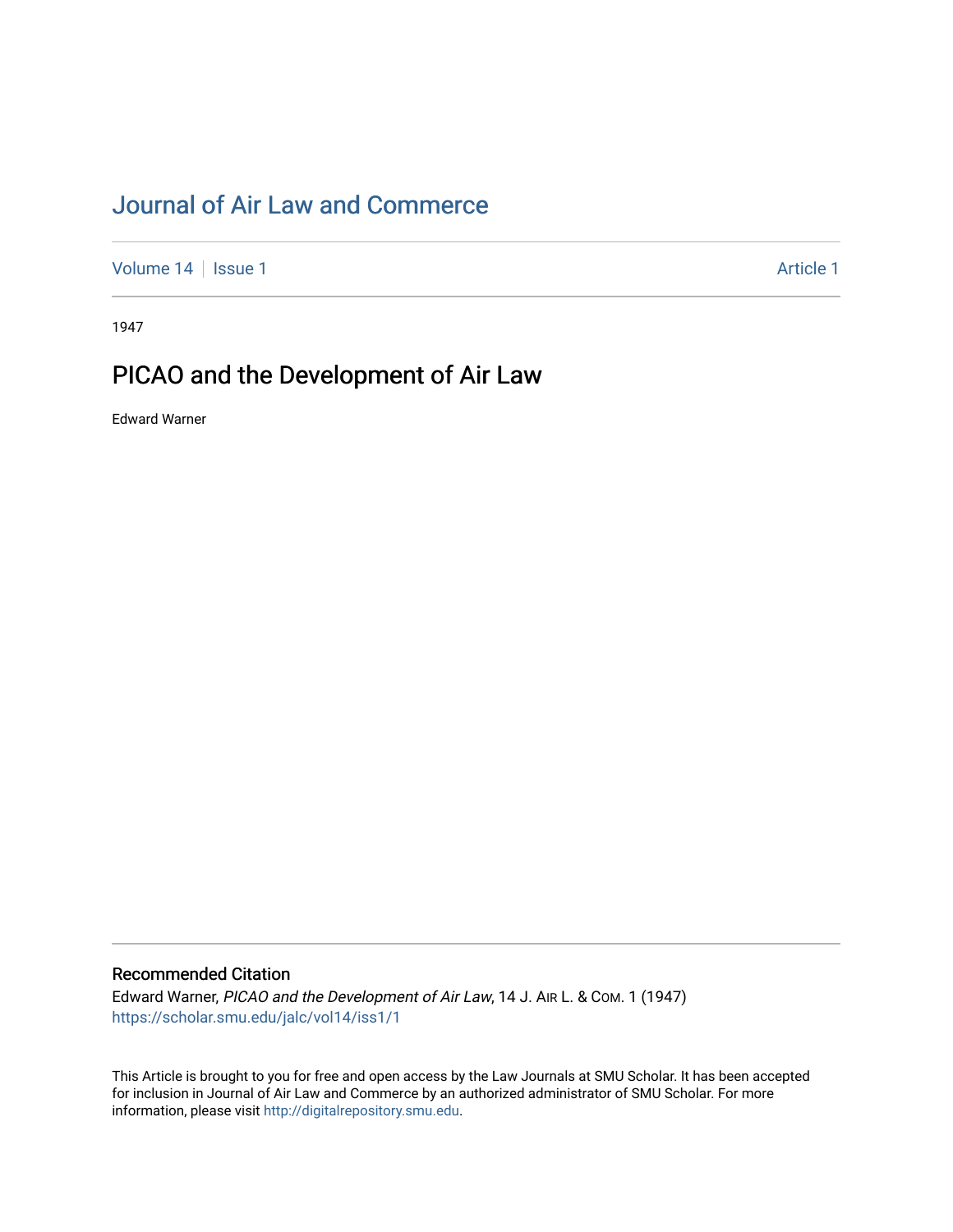# **THE JOURNAL OF AIR LAW AND COMMERCE**

Volume 14 **WINTER, 1947** Number **I**

## PICAO **AND** THE **DEVELOPMENT** OF AIR LAW

#### **By** EDWARD WARNER

President of the Interim Council of the Provisional International Civil Aviation Organization; formerly: Vice Chairman of the Civil Aeronautics Board; Assistant Secretary of the Navy for Aeronautics, **1926-29;** Professor of Aeronautical Engineering, M.I.T.; Vice Chairman of the Federal Aviation Commission, 1934-35. Author of many papers on varied aspects of aeronautics, technical, political, economic, and legal.

**ALTHOUGH** the Council of the Provisional International Civil **LI** Aviation Organization *is,* not primarily a legal or judicial body, from the very beginning of its work it has had legal responsibilities. The subjects of primarily legal character upon which the Council has been most engaged during the first year of PICAO's existence have been:

- (a) The determination of conditions governing the filing with PICAO, and subsequent disposition, of agreements relating to international air transportation.
- (b) Development of rules and procedures for conducting arbitration proceedings, or taking other action as indicated by the Interim Agreement in issues arising among Member States.
- (c) The study and further development of international conventions relating to air law.

To permit the proper study of such problems by a small panel of its members, the Council created a legal subcommittee of the Air Transport Committee, with Colonel Gerald B. Brophy, representative of the United States on the Council and a member of the New York bar active in practice with the Civil Aeronautics Board before the war, as its chairman. As it subsequently became apparent that not all of the Organization's legal work belonged in the field of the Air Trans-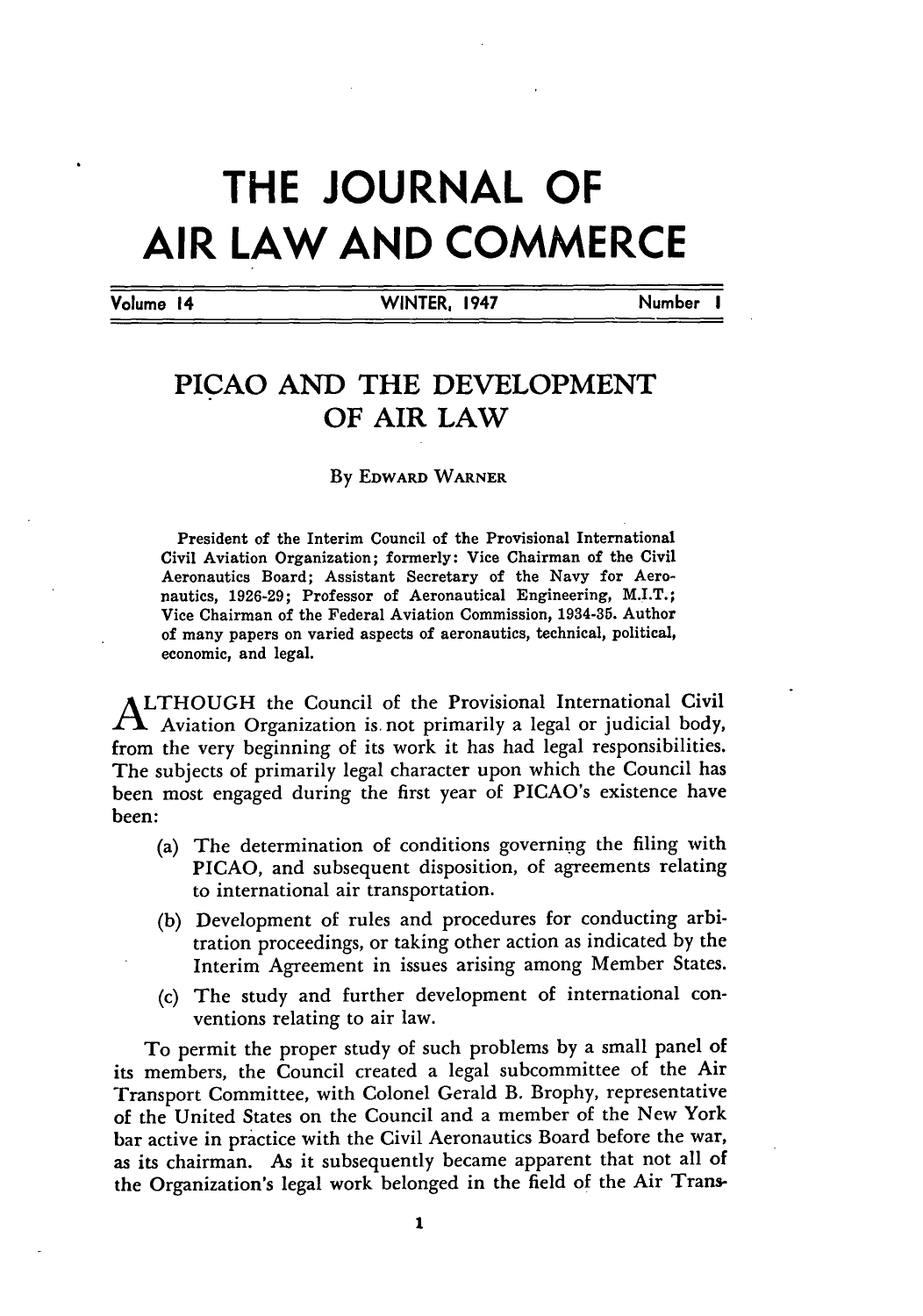port Committee, some of the business being more closely related to air navigation, the legal subcommittee was replaced by a Legal Committee of the Council. The present chairman is Dr. T. Furtado Reis of Brazil: the other members; Dr. Josef Kalenda of Czechoslovakia, Mr. Henri Bouché of France, Dr. F. H. Copes van Hasselt of the Netherlands, and Dr. L. Alvarado of Peru - three of them being members of the bar, and Messrs. Bouché and Kalenda having an active though non-professional interest in the development of air law. A further development in the Organization's machinery for working on legal problems is now in early prospect, as I shall explain in a later paragraph. **<sup>I</sup>**

The most difficult questions presented by the requirements of the Interim Agreement on Civil Aviation with respect to the filing of air transport agreements with PICAO concerned the definition of the types of agreements to be filed, and the treatment to be given them by PICAO thereafter. Under the Interim Agreement "each member undertakes to transmit to the Council copies of all existing and future contracts and agreements relating to routes, services, landing rights, airport facilities, or other international air matters to which any Member State or any airline of a Member State is a party." The Council is enjoined to: "receive, register, and hold open to inspection by Member States" all such agreements. The language is very broad. "International air matters" takes in a vast territory; and the preceding clauses might take in even more, since their effort is not even limited to international services unless the word "other" in the omnibus clause is considered to reflect the application of the adjective "international" back on to the earlier clauses.

It might have been argued that the language obligated states to file any agreements with their own airlines relative to services to be rendered by the latter, or agreements between airlines and municipal governments with respect to the landing fees to be paid for the use of airports.

The Council has applied a rule of reason, rather than one of maximum inclusion under the most literal interpretation of the wording. In establishing specifications on the matter of filing agreements it specifically excluded from the obligation to file certain classes of agreement, such as those relating to "local transportation and ground services of all kinds for passengers and cargo" or to "agency agreements providing only for advertising,  $-$  taking of reservations, or similar services."

The second question was that of publication after filing. The ordinary presumption is that a document is filed with an international organization in order that it may be made known to the world. It was, however, argued before the Legal Committee that the injunction of the Council to "hold [contracts and agreements] open to inspection by Member States" was so specific as to exclude the possibility of doing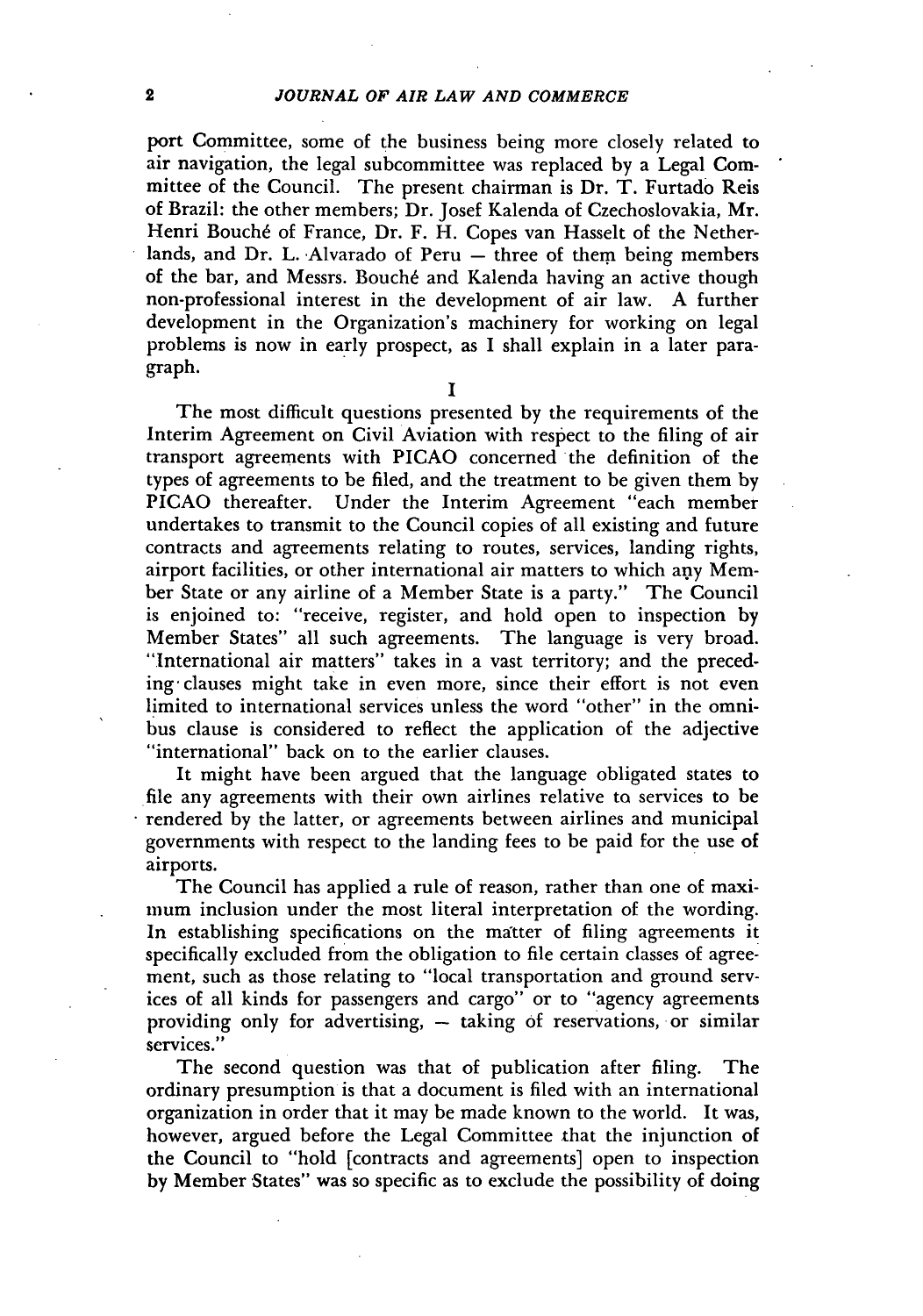anything more than that; and the argument was accepted as a compelling one. There has accordingly been no-publication by PICAO of international agreements, or even of summaries thereof. They are in PICAO's archives, to the number of 346 filed up to **31** December 1946, awaiting the calls of Member States; and frequent requests for copies of particular agreements are received from the members.

The present conditions will be substantially changed upon the coming into effect of the permanent Convention on International Civil Aviation, now scheduled for 31 March 1947.

The provisions of the Convention (Articles 81 and 83) are that:

#### ARTICLE 81

"All aeronautical agreements which are in existence on the coming into force of this Convention, and which are between a contracting State and any other State or between an airline of a contracting State and any other State or the airline of any other State, shall be forthwith registered with the Council.

#### ARTICLE **83**

**....** any contracting State may make arrangements not inconsistent with the provisions of this Convention. Any such arrangement shall be forthwith registered with the Council, which shall make it public as soon as possible."

The first of the articles quoted is substantially co-extensive with the filing requirement of the Interim Agreement, despite its quite different language. It is, if anything, narrower, in that it is unmistakably limited to international arrangements and that it excludes agreements between states or airlines and any parties other than another state or airline (excluding, for example, an agreement between an airline and the management of a municipal or privately-owned airport). It will be noted that both the Interim Agreement and the Convention require the filing of agreements between Member and non-Member States; and imply an obligation upon a Member State to refuse to accept from a non-Member State any proposal that the terms of an agreement between them should be confidential.

The language of the second of the articles quoted is vaguer in one respect, and narrower in another. The reference to the registration of "arrangements not inconsistent to the provisions of this Convention" does not even specify that the "arrangements" are to be aeronautical in character. A reasonable interpretation, however, would no doubt establish the obligation to file future agreements as substantially identical in character with the obligation imposed by the earlier article with respect to existing agreements, with one important exception. The reference in the second article is limited to the registration of arrangements made by contracting states; and would appear to impose no obligation with respect to agreements between an airline of a contracting state and the government of a non-contracting state. The forthcoming Assembly may wish to express some judgment upon the proper interpretation of the two articles quoted, independently and in relation to one another.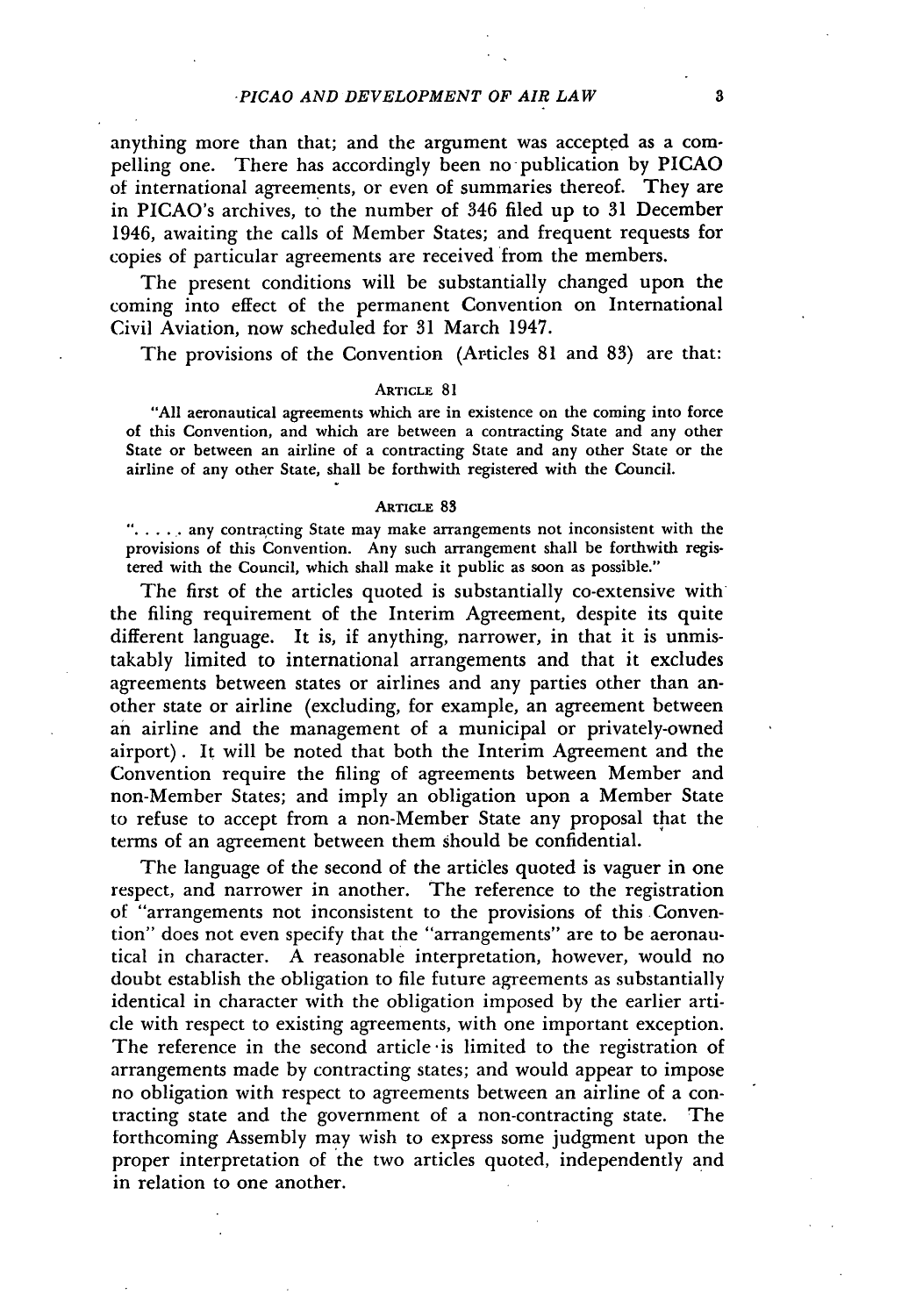In one other respect there is a very explicit change. The Convention is silent on the subject of publicity for agreements which are in existence on the date when the Convention comes into force; but it is specific that all future agreements are to be made public upon filing. It may be argued that the very fact that one article is explicit upon this point, while the other makes no mention of it, implies that the publicity that is specified for future agreements is to be withheld from the existing ones. Conversely it may be argued that Article 81, unlike the terms of the Interim Agreement already referred to, gives no indication whatever of what the Council is to do with agreements after they have been registered with it; and thereby leaves the Council completely free to decide upon the degree of publicity that they should receive. Should the matter be contested, it will presumably be for the Council to decide **-** although the Convention is not absolutely explicit with respect to the Council's status as the Convention's authorized interpreter except in the case where there has been a "disagreement between two or more contracting states relating to the interpretation or application of this Convention" (Article 84). Following any such disagreement, the Council is to determine the correct interpretation of the contested clauses. The manner of interpretation of the Convention in a case where there is no dispute between states is not explicitly defined; but it may logically be inferred from the language of Article 84, and from the absence of any contrary provision, that the power of interpretation rests with the Council in all cases.

In summary it appears that certain agreements which airlines of contracting states would be obligated to file at present will be the subject of no such obligation after March 31; and the change will be of considerable statistical significance. Only twelve of the agreements so far filed have been between an airline of a Member State and the government of a non-contracting state; but **95** have been between airlines of two different states, and **16** between an airline and some party other than a state or an airline. There will be another change in that agreements entered into in future, at least, will be published by the international organization; and, if the Council so decides, those which are in effect at the time when the Convention enters into force as well.

II

The Council of PICAO has not yet been called upon to act in a judicial role, but the latent possibilities are large. Both under the Interim Agreement and under the Convention the Council must be ready to act quickly on call in a variety of cases. Under the Interim Agreement it has an expressly arbitral function "when expressly requested by all the parties concerned, . **.** . on any differences arising among Member States relating to international civil aviation matters which may be submitted to it." It has the quasi-judicial and fact-finding function of reviewing "upon representation by an interested Member State, the charges imposed for the use of airports and other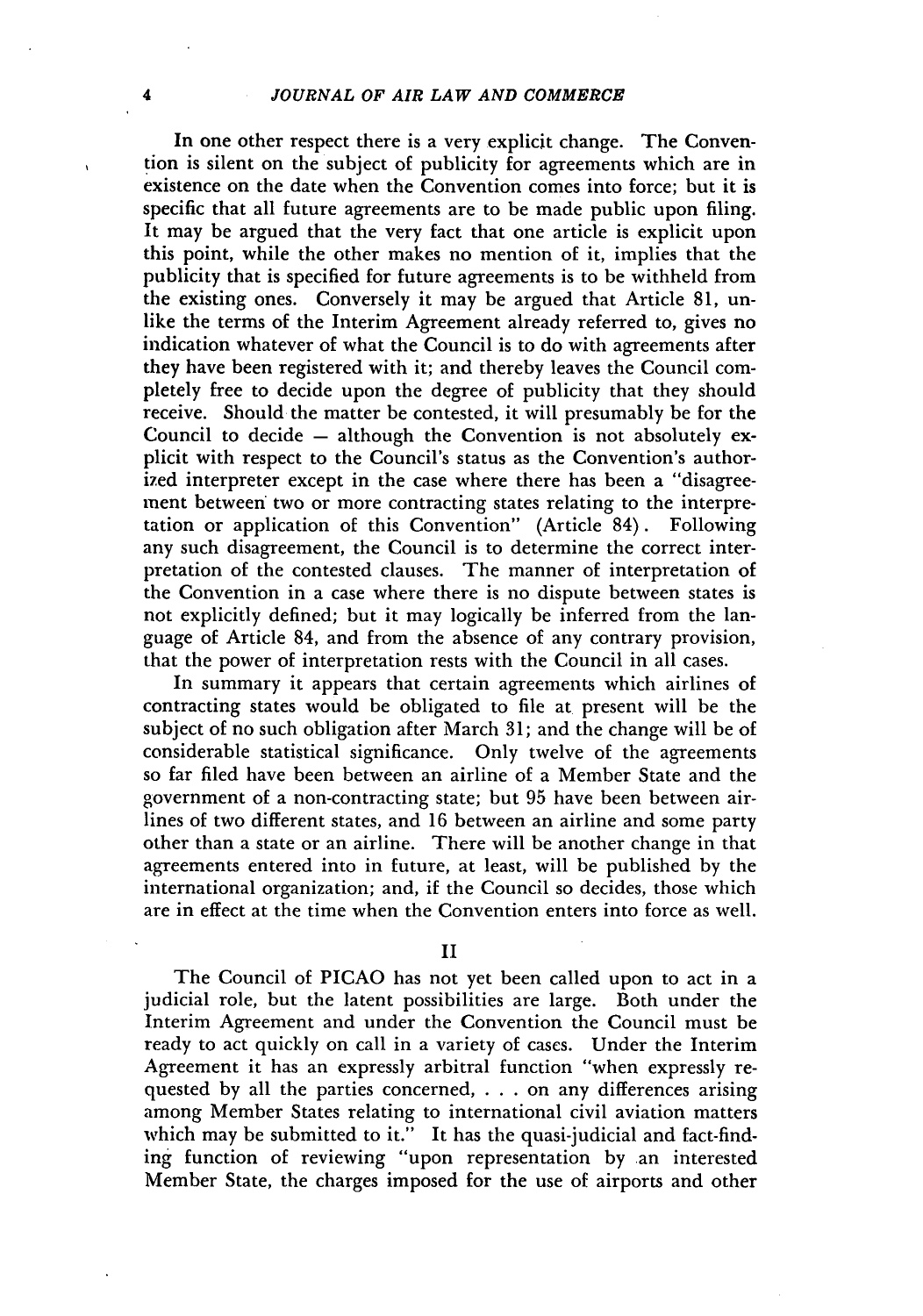facilities [by any state]," and, after the review, of making "recommendations [on the airport charges] for the consideration of the state or states concerned." The last phrase quoted is typical of a general reluctance to give the Council any powers of actual decision binding on states; and the emphasis upon the purely recommendatory nature of its conclusions will be noted.

The same language with regard to the review of airport charges and the making of recommendations thereon appears in the Convention. The Convention contains no provision like that in the Interim Agreement, empowering the Council to act as an arbitral body upon the request of the parties to a dispute; but it does contain (Article 55) an authorization for the Council to "investigate, at the request of any contracting state, any situation which may appear to present avoidable obstructions to the development of international air navigation; and, after such investigation, issue such reports as may appear to it desirable." It also provides, as already noted, that "if any disagreement between two or more contracting states relating to the interpretation or application of this Convention and its annexes cannot be settled by negotiation, it shall, on the application of any state concerned in the disagreement, be decided by the Council." Such decisions are subject to appeal; either to an *ad hoc* arbitral tribunal or to the Permanent Court of International Justice; but unless appealed, or if sustained, they are final and binding and supported by very drastic sanctions both against an airline found to be transgressing or falsely interpreting the Convention (Article 87) and against a state doing so (Article 88).

#### **ARTICLE 87**

"Each contracting State undertakes not to allow the operation of an airline of a contracting State through the airspace above its territory if the Council has decided that the airline concerned is not conforming to a final decision rendered in accordance with the previous Article.

#### **ARTICLE 88**

"The Assembly shall suspend the voting power in the Assembly and in the Council of any contracting State that is found in default under the provisions of this Chapter."

Finally under the terms of the Transit Agreement, which is in force among 29 states now and will be unaffected by the advent of the Convention, the Council is obliged to "enquire into the matter" whenever it is advised by a contracting state that it "deems that action by another contracting state under this agreement is causing injustice or hardship to it." The Council is empowered, after inquiry and attempted mediation, to "make appropriate findings and recommendations to the contracting states concerned"; and if they should be ignored by either state, to recommend to the Assembly that it suspend the transgressing state from its rights and privileges under the Transit Agreement. That, like the provisions of the Convention previously cited, should be a very powerful discouragement of any disregard of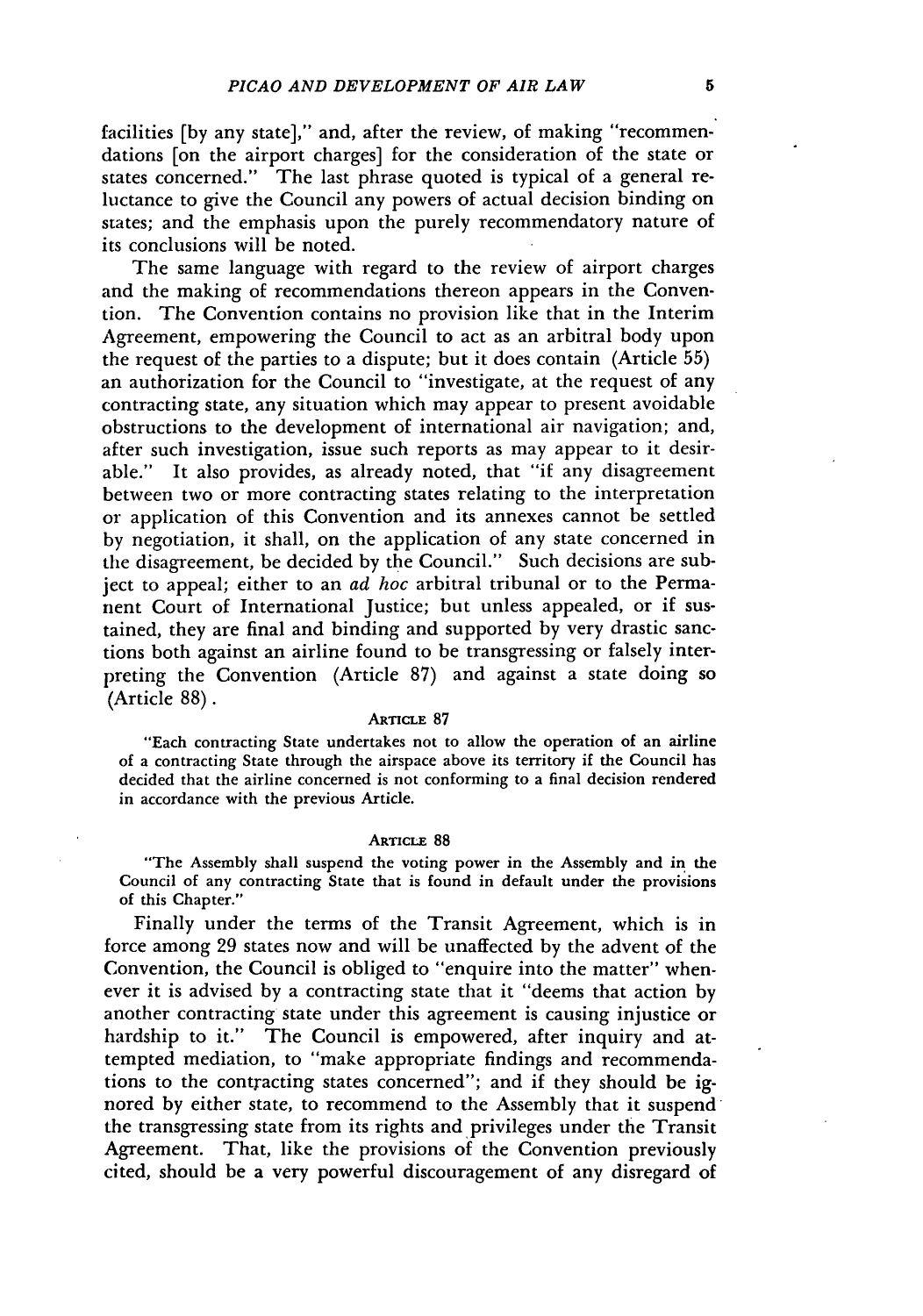ihe rights of neighbour states; but matters would be unlikely ever to reach the stage at which such a penalty would be imposed, in view of the several procedural steps that would precede its imposition.

The greatest likelihood that the Council may be called upon to act in a judicial capacity may be found in the terms of the Bermuda Air Transport Agreement between the United Kingdom and the United States and of the numerous recent agreements that have followed the same general pattern. The Bermuda agreement provides at several points that any differences between the parties that they cannot resolve by direct negotiation will be referred to PICAO or its successor. Most of these provisions call only for recommendations by PICAO, with no absolute assurance that they would be accepted; but in the particular case of the fixing of rates for transportation the Bermuda agreement provides that upon the rendering of "an advisory report" by PICAO or its successor "each party will use its best efforts under the powers available to it to put into effect the opinion expressed in such report."

In anticipation of possible calls upon it to act in such matters, the Council worked from time to time for a number of months on the development of procedures for its judicial, or arbitral action. The rules as they now stand, adopted during September 1946, provide for the conduct of proceedings in writing to the greatest practicable extent. The initial complaint, or request to the Council, must present a statement of the nature of the case and of the action which it is desired that the Council take. All parties will thereupon be called upon to submit statements, and any evidence which they may wish to have  $\epsilon$ considered. Reply statements will then be admitted; and resort to oral testimony or argument thereafter will be exceptional, a matter of privilege granted by the Council upon request rather than a recognized 'right. The Council may supplement the written record and testimony by independent investigation conducted at its direction. The rules anticipate that the initial examination of the record and the hearing of oral testimony and argument (if any) will not ordinarily be by the full Council, but by a group of five Council members or other qualified persons selected by the President of the Council. Any such group will, however, report to the Council; and it will be the Council that will make the final decision, which will be supported by an opinion. The rules provide that the costs of conducting the proceedings, including the cost of any investigation ordered by the Council, will be assessed to the parties in proportions fixed by the Council; and in the absence of specifications to the contrary it will be open to the Council either to decide in advance of the proceeding that such costs will be divided equally, or in accordance with some other simple rule, or to determine upon the conclusion of the proceeding that the major part or all of the costs will be assessed to the party losing the decision.

As previously noted, there has been no employment for all this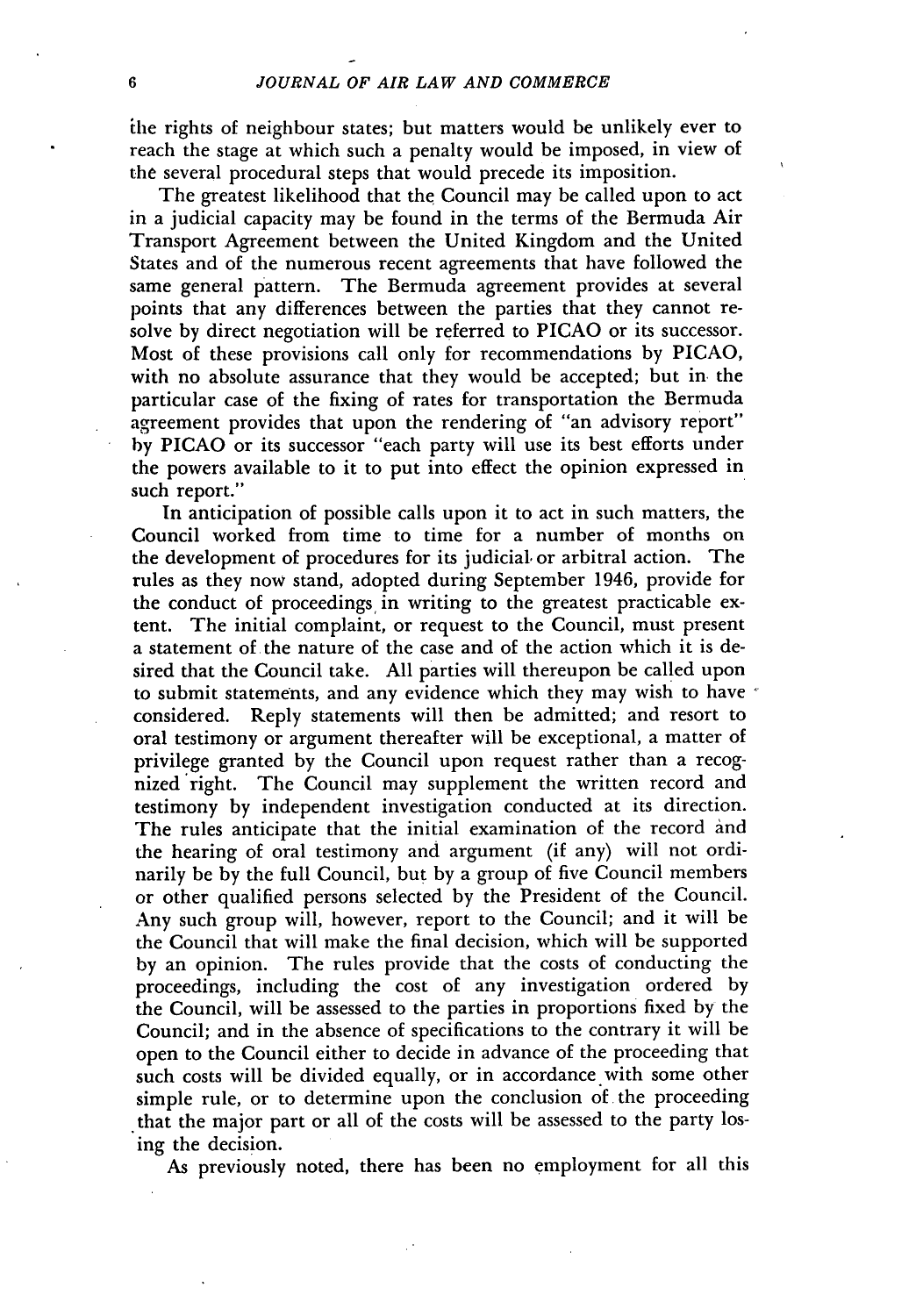machinery as yet. It might easily happen that there will be none for several years, and that a number of cases will then come to the Council within a short time. There is frequent reluctance to be the first to make a complaint under such an agreement; but after the ice has been broken and a few complaints have been made and disposed of, all sense of anything invidious or offensive in the action of complaint may disappear, and reference to the Council may be accepted as a routine way of securing a settlement of questions upon which differences of opinion, of the most completely amicable character, may develop.

III

Two of the resolutions adopted at the Chicago Conference in November 1944 dealt with the need for bringing into force and securing general acceptance of air law conventions developed by CITEJA (Comité International Technique d'Experts Juridiques Aériens). Another concerned the future of the work upon which CITEJA had been engaged since 1925 and recommended "that consideration be given by the various governments to the desirability of coordinating the activities of CITEJA with those of PICAO." During the first months of its existence PICAO's Council sought to promote general acceptance of the existing drafts of conventions relating to mortgages on aircraft and to the establishment of a register of aircraft ownership, but it became apparent that relatively few states were prepared to accept those conventions in their existing form. Correspondence with CITEJA followed, and at the meeting of CITEJA in January 1946 it was decided that a number of draft conventions should be referred to PICAO and: "that the international Conference which will adopt these conventions be convened on the invitation of PICAO and be open to the largest possible number of States."

It had been the practice in the past, as at Warsaw in 1929 and at Rome in 1933, to give final consideration to such conventions at special diplomatic conferences convened independently of any other aeronautical event. It appeared. to the Council that the best opportunity of securing attention to the draft conventions by the largest possible number of states would be afforded by the PICAO Assembly; and the states attending the Assembly, either as members of PICAO or as non-member observers, were accordingly asked to equip their delegates with full powers to sign international conventions, including those relating to private air law.

The use of the general meetings of international organizations for the adoption and signature of international conventions is of course a well-established practice. The International Labour Office has developed more than 60 conventions, and presented them to the governments of the world for adoption through its regular meetings; and other organizations have done the same, on a smaller scale, or have been empowered to do so.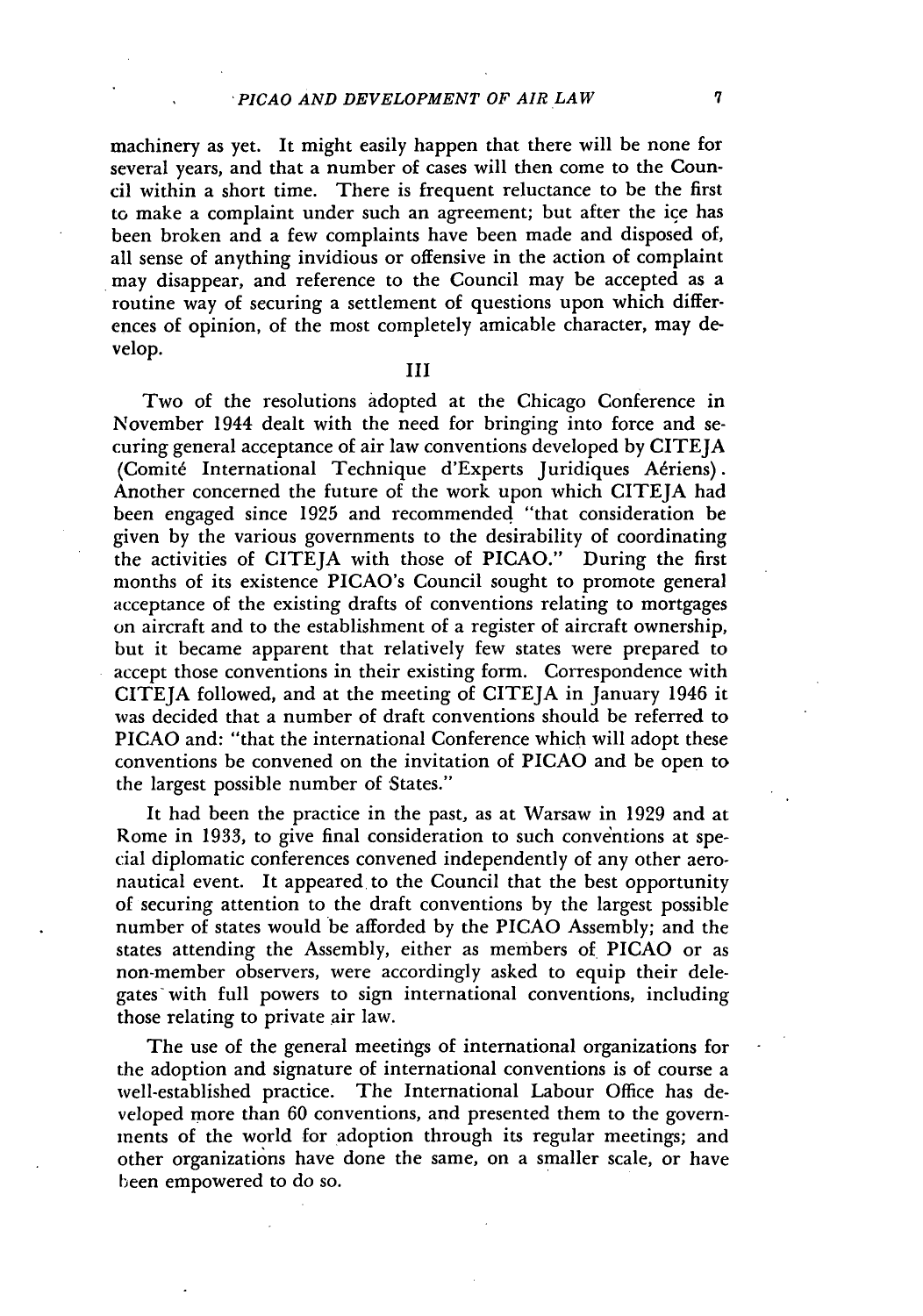Legal members of the delegations of a considerable portion of the 44 states attending the Assembly worked diligently upon the conventions on mortgage and aircraft register, for nearly three weeks. Unfortunately, as has often happened in the development of such conventions in the past, the difficulties grew with closer examination. No draft reached final form. The conventions that were found to be unready for final action at the 1946 Assembly have been circularized since that time to all the states of the world, with a request that they give PICAO their comments; they have had the special attention of the members of the International Air Transport Association, the International Chamber of Commerce, the International Union of Aircraft Insureis; they are now being taken up for further study by the Legal Committee of the PICAO Council, and may be referred to a special committee as well; and another Assembly is coming in May.

It appears that the conventions on mortgage and registry of title, which the Legal Commission at the 1946 Assembly decided should be consolidated into a single document, ought to be ready for final action at that time. Nothing of the sort now exists; and there is a strong practical need for such a convention, to increase the readiness with which loans can be secured upon aircraft used in international service, and to give increased certainty to transactions involving the transfer of ownership in aircraft. My only fear of failure to complete a convention on that subject at the coming Assembly is that ambition may over-reach itself, and the problem become over-complicated through trying to accomplish too much in addition to the real essentials.

Another convention which CITEJA believes substantially ready for adoption is that on the legal status of the commander of an aircraft.' Although the Council has taken no formal decision, that too will presumably come before the Assembly for a final critical examination and possible clearance for adoption and signature, unless some obstacle not now apparent is raised in the meantime.

The last of the major questions under continuous study is the revision of the Warsaw Convention on the liabilities of international air carriers. The Warsaw Convention, originally adopted in 1929, has been under intensive study during the last two years with a view to revision to take advantage of experience and to take account of the changing character and growing importance of air transportation. Mr. K. M. Beaumont, CITEJA Rapporteur on the Warsaw Convention, developed a complete new draft which formed the basis of discussion of the Experts at the Cairo meeting of CITEJA in November 1946. Subsequently, Mr. Beaumont prepared a second redraft (December 1946 revision) incorporating many changes growing out of the discussions at the Cairo meeting, and has transmitted this draft informally

יינור די<br>היית

<sup>&#</sup>x27; Resolution adopted **by** CITEJA at its Cairo meeting and text of draft con- vention are found on page 84, *infra.*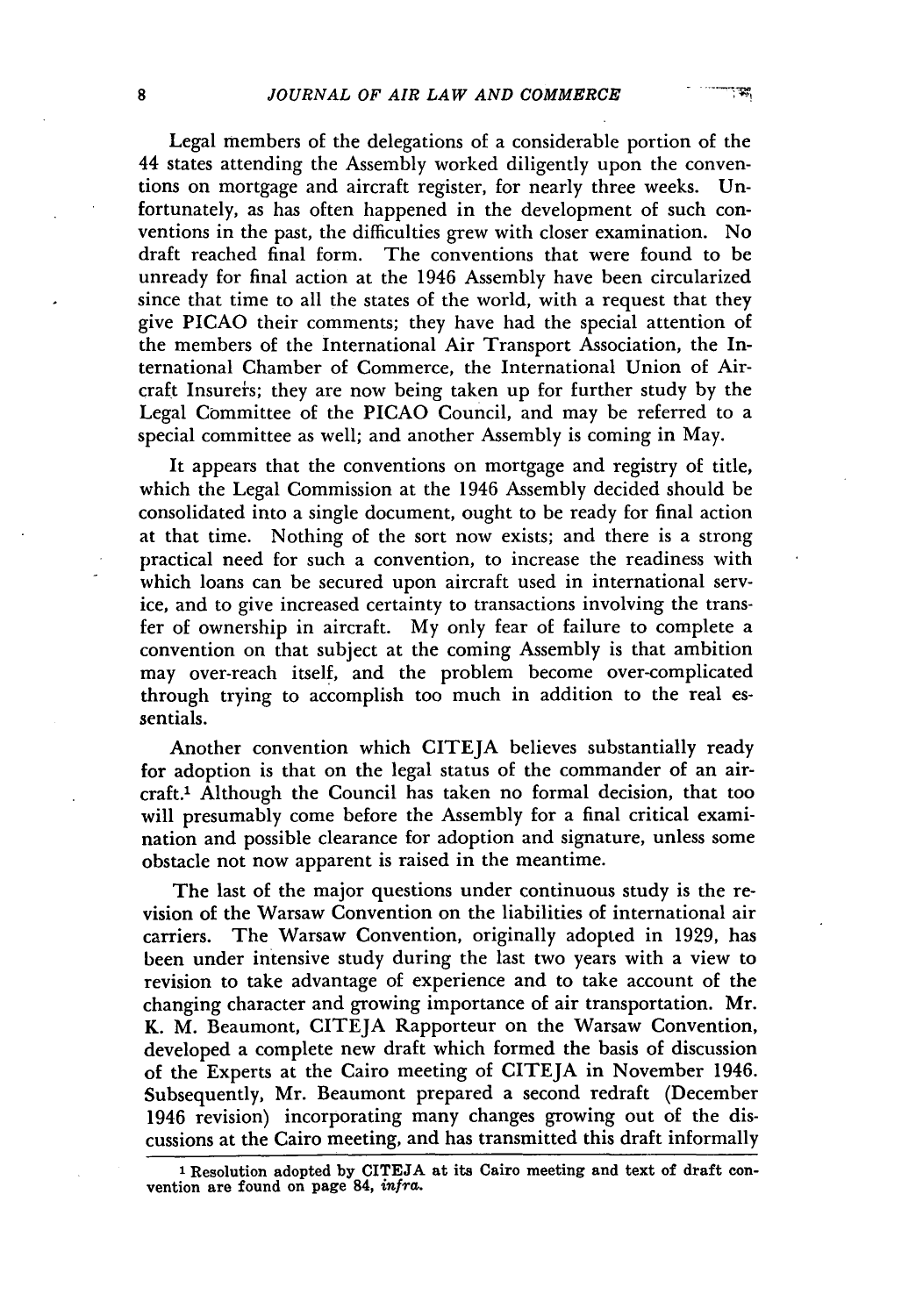to PICAO with the suggestion that it form the basis of further discussion.<sup>2</sup>

Neither at the Assembly nor since, however, has any great urgency for revision of the Convention developed. There is general agreement that it should be revised, and indeed that it should be replaced by a new convention; but the 17-year-old document still meets requirements, and the prevailing preference of airlines, insurers, and governments. (so far as they have expressed themselves) is for going very slowly and making very sure that nothing is overlooked. Final acceptance of a revision of the Warsaw Convention seems unlikely to be realized this summer, and indeed, perhaps it may want another two or three years. Work is continuing on the new Beaumont draft as well as on critical analyses of the original, but it may need that long a period of continuous work before there will be general conviction that study of the possibility of improvement has been sufficiently thorough. For myself, I am always very reluctant to admit that so long a period must elapse before completing any piece of work whatever. It is easy to fall into the habit of taking more time than is really necessary; but I am reporting what seems to me the probable course of events, from what can so far be seen of the views and the desires of interested parties. If, in fact, it proves possible to develop an acceptable draft in much less time, everyone connected with PICAO will be delighted.

**IV**

The 1946 Assembly considered the relations that the permanent International Civil Aviation Organization should have to the further development of the international law of the air, and recomriended that it draw heavily upon the experience that  $CATEIA$  and those who have regularly attended its sessions have accumulated in their twenty years of devoted work. The Assembly resolved that the permanent organization should include a permanent Committee on International Air Law, which would continue the work on air law conventions that has been done by CITEJA and would advise the Council and Assembly on legal questions as they might request. The Assembly further declared that any Member State should have the right of representation on this committee, as on the Divisions which deal with the establishment of technical standards and other specialized questions relating to air navigation and air transport in PICAO's organization. It was contemplated that the Legal Committee would meet intermittently, with work carried on in the intervals by a secretariat; and in that respect it would be unlike the present Council and Air Navigation Committee, which are almost continuously in session.

The Council will probably present detailed recommendations to the nekt Assembly, in May, upon the character of the Legal Committee thus provided for; the approximate frequency with which it ought

**<sup>2</sup>**Text of the Beaumont draft revision of December 1946 is found on page **87** ff., *infra.*